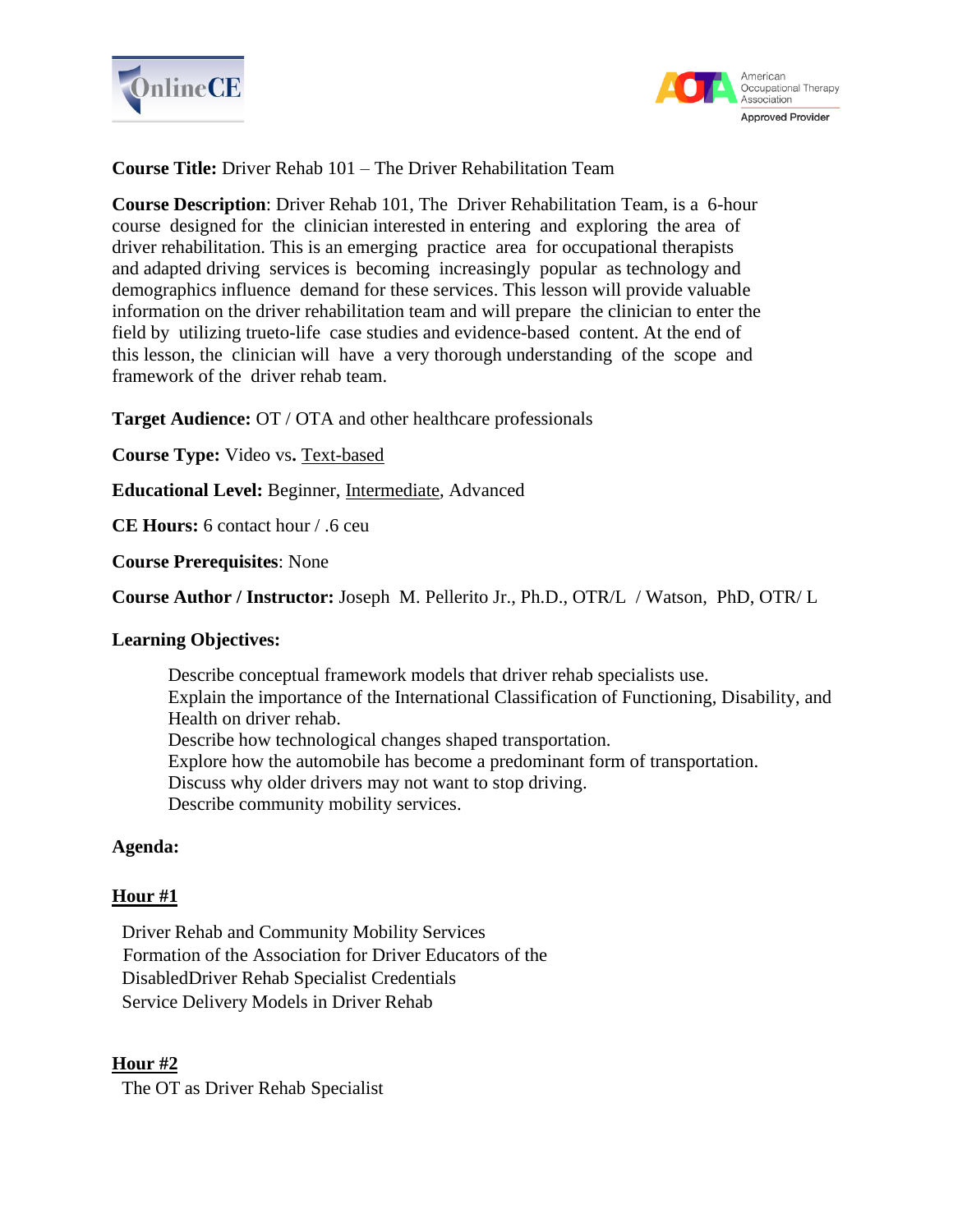Programs Offering Clinical Evaluations Only Programs Offering Clinical Evals and Simulator Assessments Programs Offering Comprehensive Driver Rehab Evals and More

### **Hour #3**

The Model of Human Occupation The Person-Environment-Occupation Model CONCEPTUAL FRAMEWORKS SUPPORTING DRIVER REHAB ANDCOMMUNITY MOBILITY SERVICES Canadian Model of Occupational PerformanceThe Occupational Adaptation Model

# **Hour #4**

World Health Organization International Classification of Functioning Disability andHealth RISK MANAGEMENT FRAMEWORKS Driving as a Hazardous Activity Variation in Crash Risk by Age Group Elevation in Crash Risk Related to Common Medical ConditionsBalancing Injury Risk and a Client's Desire to Drive Managing Driver Crash Risk within a Systems Framework

# **Hour #5**

Modification of Driver Behavior to Reduce Risk ExposureMODELS OF THE DRIVING TASK Modifying the Driver's Behavior to Improve On Road Driving Performance The Human as a Processor of Information Descriptive Models The Skills-Dash-Rules-Hierarchy

### **Hour #6**

A Hierarchial Model Specific to Driving: The Gadget MatrixDriving-Specific Competencies Prerequisite Driver Characteristics DRIVER COMPETENCIES AND BEHAVIORS; A REHAB FRAMEWORK Summary